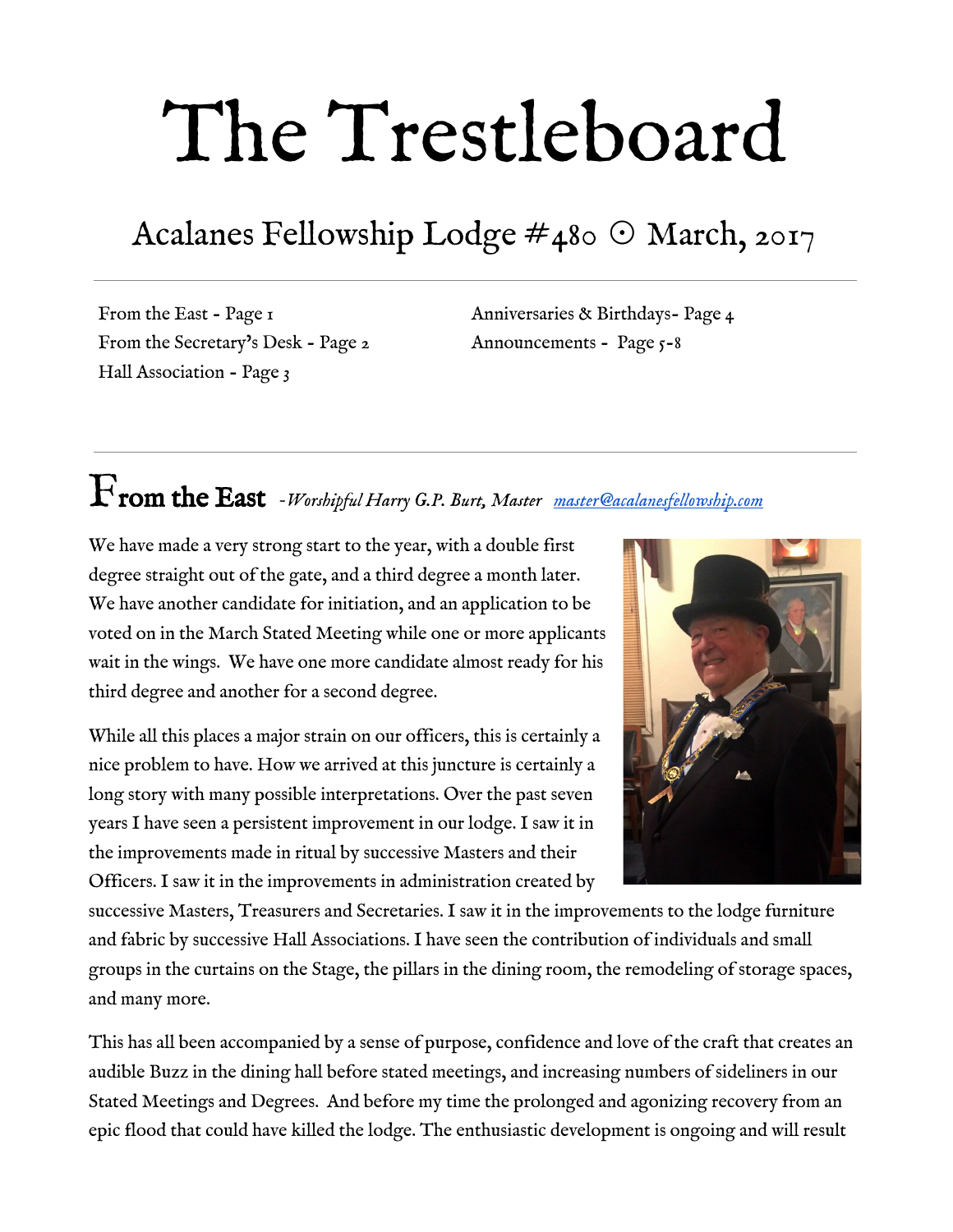in a new sound system to combat our poor acoustics; and the retirement and replacement of a carpet essential to our second degree.

Time, Patience and Perseverance have kept our lodge going and developing through its ups and downs, just as Freemasonry has through three centuries. And all this allows us to better focus on the essential messages of Freemasonry. Freemasons have focused on Freedom as the essential basis for human development. We hone those freedoms through brotherly love, relief and truth while we bound our passions and desires by the judicious balance of rights and duties. Oh indeed it is a rich tapestry we have inherited, and we are all doing our part in its maintenance and development.

### From the Secretary's Desk *-Fred Lezak, Secretary [secretary@acalanesfellowship.com](mailto:secretary@acalanesfellowship.com)*

March is Masonic Youth Orders Month in California. I am a DeMolay and I know how important that organization was in my development as a young man. DeMolay International, Job's Daughters International and the International Order of Rainbow for Girls are built on the same fraternal values that frame our own lives. Just as Freemasonry inspires each of us to share knowledge and improve society, the three Masonic youth orders guide our young men and women – building leadership skills and confidence; instilling respect, integrity and compassion. We will be having a visitation at our March stated meeting by Worshipful Terry Peters, President of Northern California DeMolay. He will be awarding our own Most Worshipful Alvin Weis his 60th year DeMolay pin.

On a more mundane matter, there still some brothers who have not paid their dues for  $2017$ , I know this fact is hard to believe but it is true. If you have not yet paid dues, please do so now. You can mail them to the lodge at P.O. Box 1, Lafayette, CA. or pay them on line at the Acalanes Fellowship Lodge website. The dues are  $\frac{6}{72.00}$ .

As always, I invite you to our regular stated meeting together with social hour  $(s:z<sub>3</sub>opm - 6:z<sub>3</sub>opm)$ , delicious dinner interesting program (6:30pm – 7:30pm) and business meeting. If you haven't been for a while, you sure have been missing a great time and we miss your presence.

I will see you in lodge.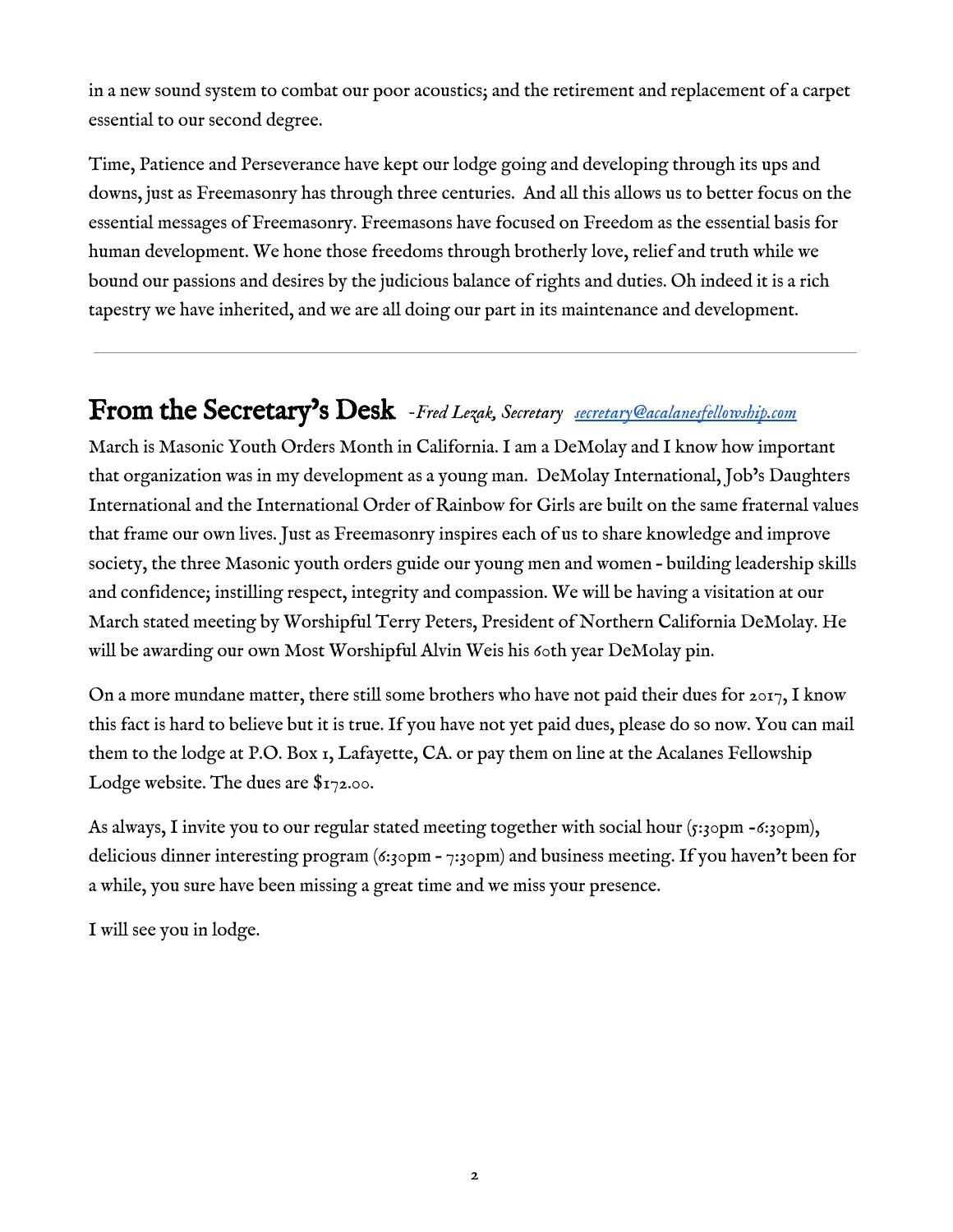### Hall Association *Bob Smith, Hall Association President [hallassociation@acalanesfellowship.com](mailto:hallassociation@acalanesfellowship.com)*

The Hall Association is pleased to announce the addition of some new and helpful items for our lodge in the near future.

1. A new sound system for our lodge room. The system should be in place within the next few months.



2. New LED lights in the lodge room.

3. New smart phone thermostats for heating and air conditioning. The thermostats have been installed and all we need to do now is learn how to use them.

Please mark APRIL 8, 2017 on your calendars. We will be having a general work day at the lodge from 9:00am to 12:00n. We do need YOUR help for this Spring event.

The next hall meeting will be on Monday April 3, 2017 at 6:00pm.

Memorial Service for

### Jack Chudley

 $5/13/1922 - 1/24/2017$ 

Sunday April 2, 2pm-4pm

Acalanes Fellowship Lodge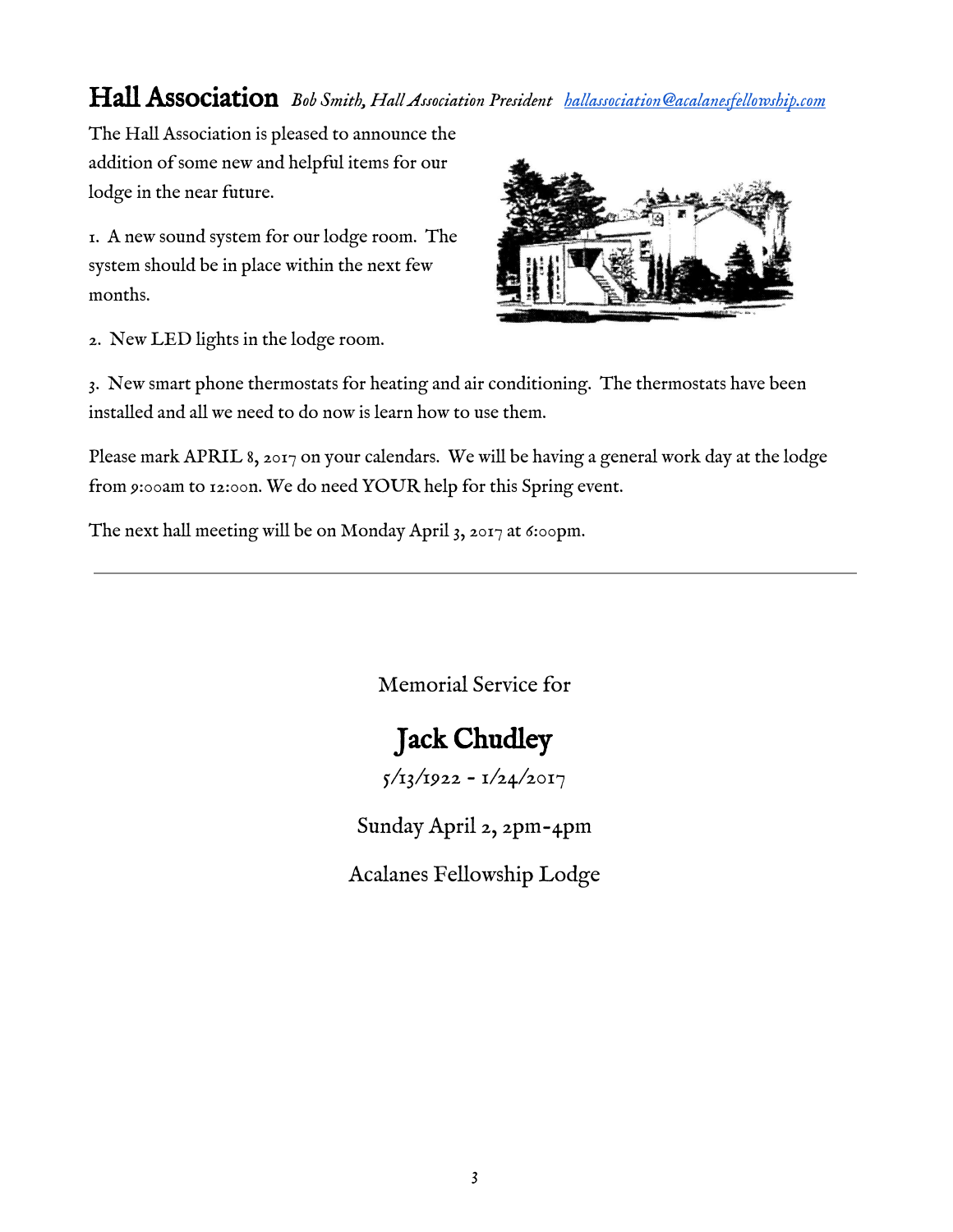

### 3rd Degree Anniversaries





### Birthdays

Please join us in wishing our brethren very happy birthdays this month.

| <b>Brainard Platt</b>    | March 1    |
|--------------------------|------------|
| Clinton J. Jossey        | March 4    |
| Brian O. James           | March 6    |
| Orren C. Rupert, PM      | March 6    |
| Alvin J. Weis, PGM       | March 6    |
| David B. Stickney        | March $_7$ |
| Herman L. Zeller         | March 9    |
| Marvin J. Kay            | March 10   |
| Peter A. Peterson        | March 13   |
| Alan J. Mac              | March 15   |
| Frederic S. Schachtman   | March 16   |
| Larry W. Woods, PM       | March 16   |
| Jon M. Haynes            | March 20   |
| Marion P. Rogers, PM     | March 21   |
| Johannes G. Peters, M.D. | March 25   |
| Allan L. Casalou, PM     | March 29   |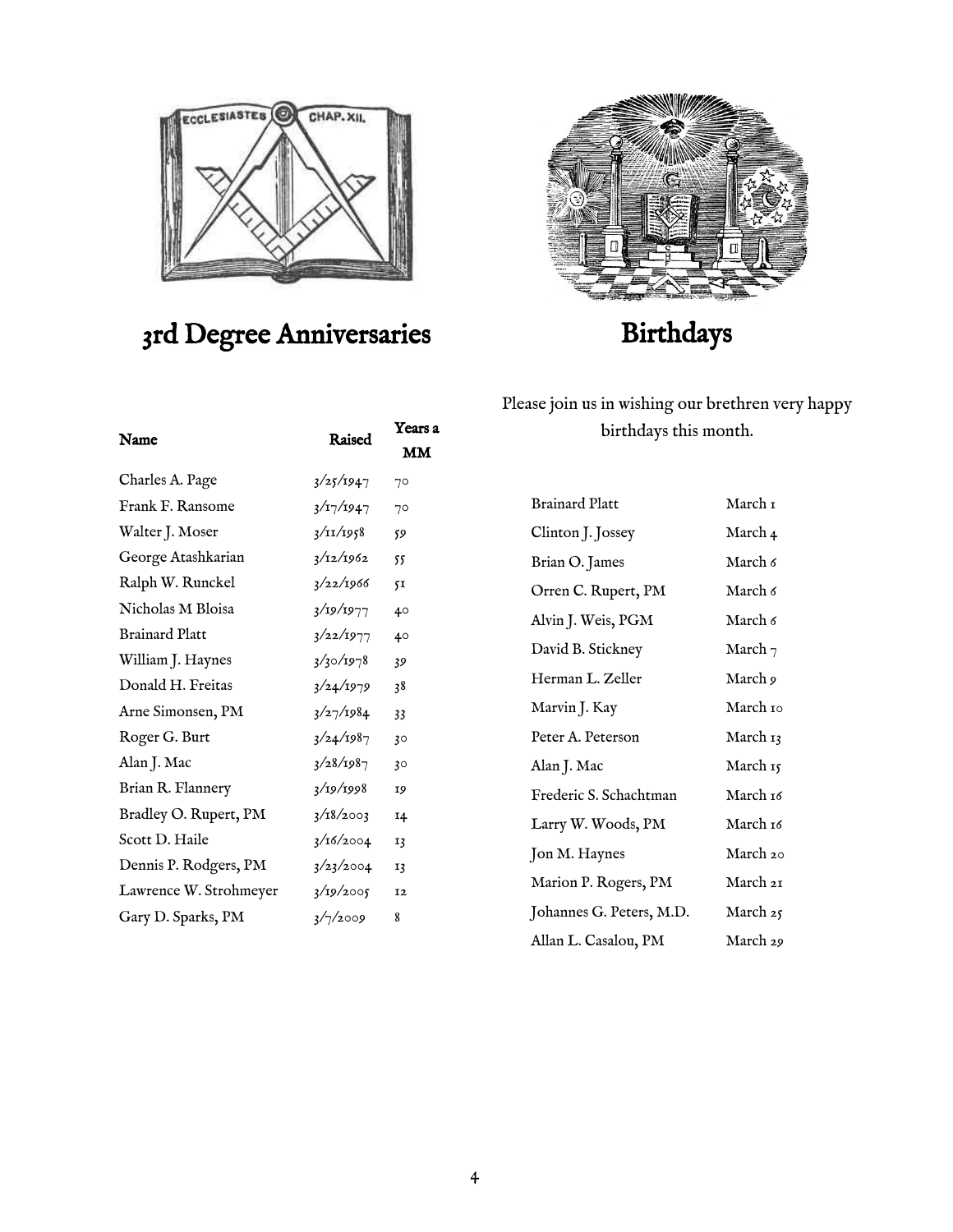### March Stated Meeting *March 7, 5:30pm*

We are pleased to announce that we will be privileged by the presence of Worshipful Terry Peters, President of DeMolay International, California, who will present to Most Worshipful Alvin Weis, his 60 year DeMolay pin. After the presentation Worshipful Peters will say a few words about DeMolay in California, and perhaps suggest how we can support our youth organizations.

#### Menu: Champagne Chicken, Glazed Carrots, Lemon Orzo, Caesar Salad, Rolls & Butter, Cake

Click and Register

Alternatively, you may email  $rsvp@acalanes.org$  or call (925) 284-7815 to register.



# *Come help our excellent Ritual Team*

*INITIATE* 

*Leon Zhao* 

*--------------------------------- Tuesday, March 21st 6:00 pm Acalanes Fellowship Lodge*

### Cornerstone Ceremony *March 28, 7:00am*



Orinda lodge will host a continental breakfast at  $\tau$ am on Tuesday March 28th, which will be followed by a Grand Lodge opening. We will then travel to the new fire station on Stone Valley Rd in Alamo via a bus/private vehicles for the Ceremony scheduled for 11:30. We will return to Orinda for a lunch from Worshipful Tom Kavishi's Hickory Pit.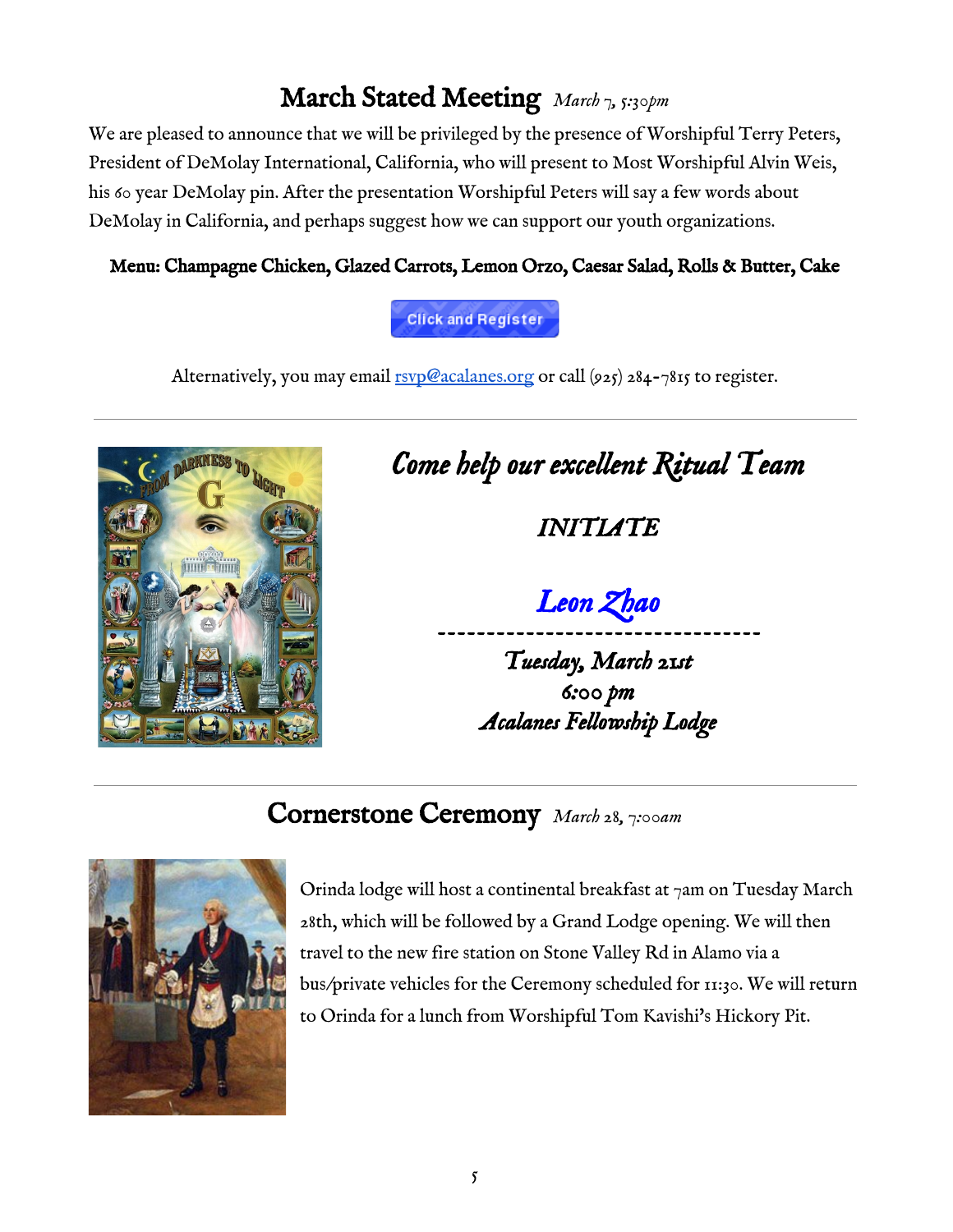

# **Friends of AFL #480**



**Presents…. A Kentucky Derby Day at the Races!!! When: Saturday May 6, 2017 Where: Golden Gate Fields Directors Room Time: Please arrive at @ 10:30 a.m. Gates open at 10:00 a.m. Buffet hours: 10:30 – 3:00 p.m. First race: 11:45 p.m. Cost: \$100.00 per person Includes: Valet parking, admission & reserved private room, daily racing program, Prime Rib buffet, hosted well bar; tax/tip for the food servers and a race named in honor of our lodge!**

**DON'T MISS YOUR CHANCE FOR A BIG WIN!!!** All payments must be received by Tuesday April 4<sup>th</sup> Stated Meeting

**Click and Register** 

**If paying by check please send to:** P.O. Box 1, Lafayette, CA 94549 Attn: Michael Roberts Senior Warden

**For more information please contact Michael Roberts @ (650) 483-4069 or email @** [mjzroberts@att.net](mailto:mjzroberts@att.net)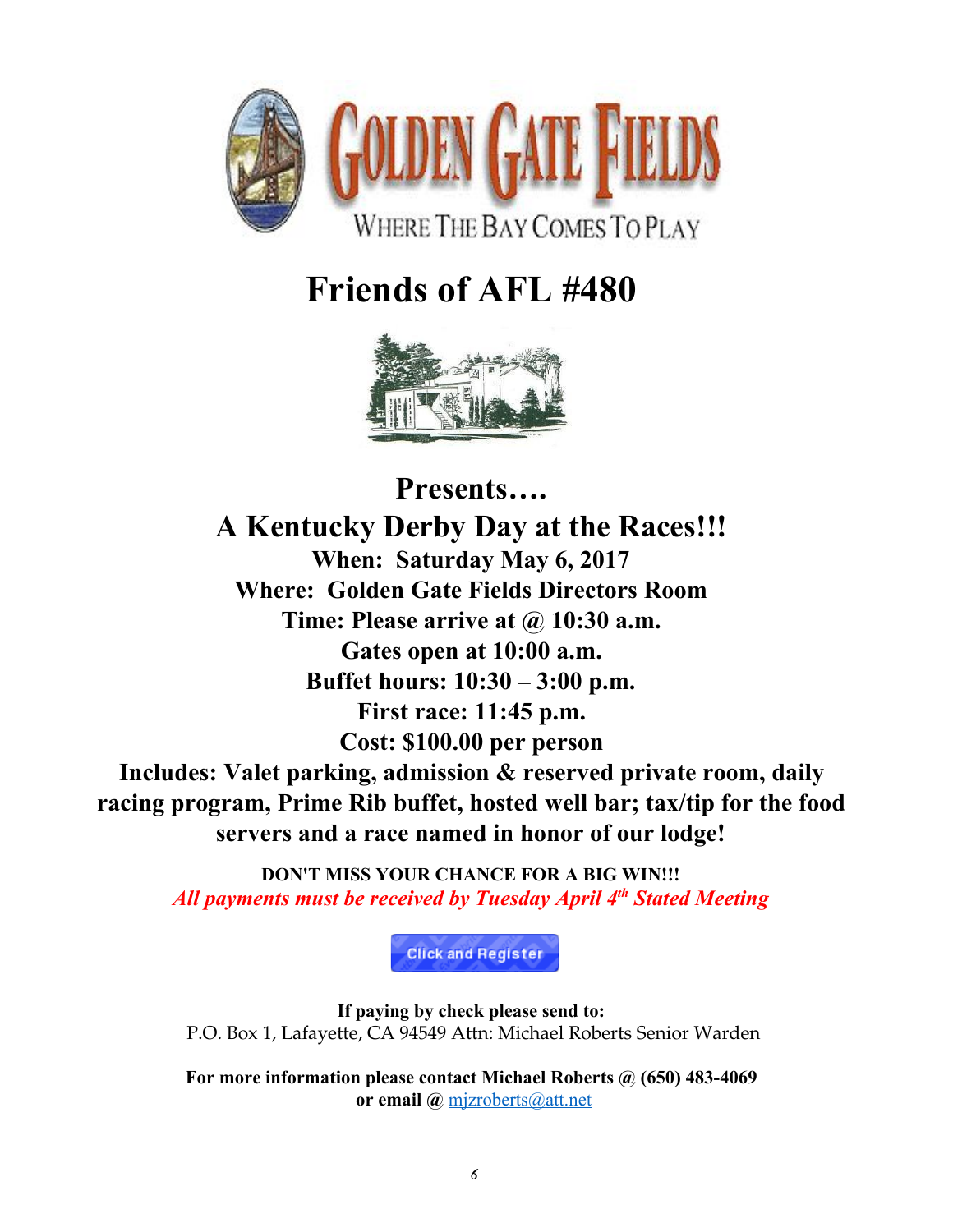

### Contact Us…

Harry Burt Master [master@acalanesfellowship.com](mailto:master@acalanesfellowship.com)

Michael Roberts, PM Senior Warden [srwarden@acalanesfellowship.com](mailto:srwarden@acalanesfellowship.com)

Robert Strohmeyer Junior Warden [jrwarden@acalanesfellowship.com](mailto:jrwarden@acalanesfellowship.com)

Fred Lezak **Secretary** [secretary@acalanesfellowship.com](mailto:secretary@acalanesfellowship.com)

Mark Williams **Treasurer** [treasurer@acalanesfellowship.com](mailto:treasurer@acalanesfellowship.com)

Frank Shoffner Chaplain [chaplain@acalanesfellowship.com](mailto:chaplain@acalanesfellowship.com)

Hall Association / Rentals [hallassociation@acalanesfellowship.com](mailto:hallassociation@acalanesfellowship.com)

Webmaster [webmaster@acalanesfellowship.com](mailto:webmaster@acalanesfellowship.com)

**Trestleboard** [trestleboard@acalanesfellowship.com](mailto:trestleboard@acalanesfellowship.com)

#### Acalanes Fellowship Lodge

P.O. Box 1, Lafayette, CA 94549  $(925) 284 - 7815$